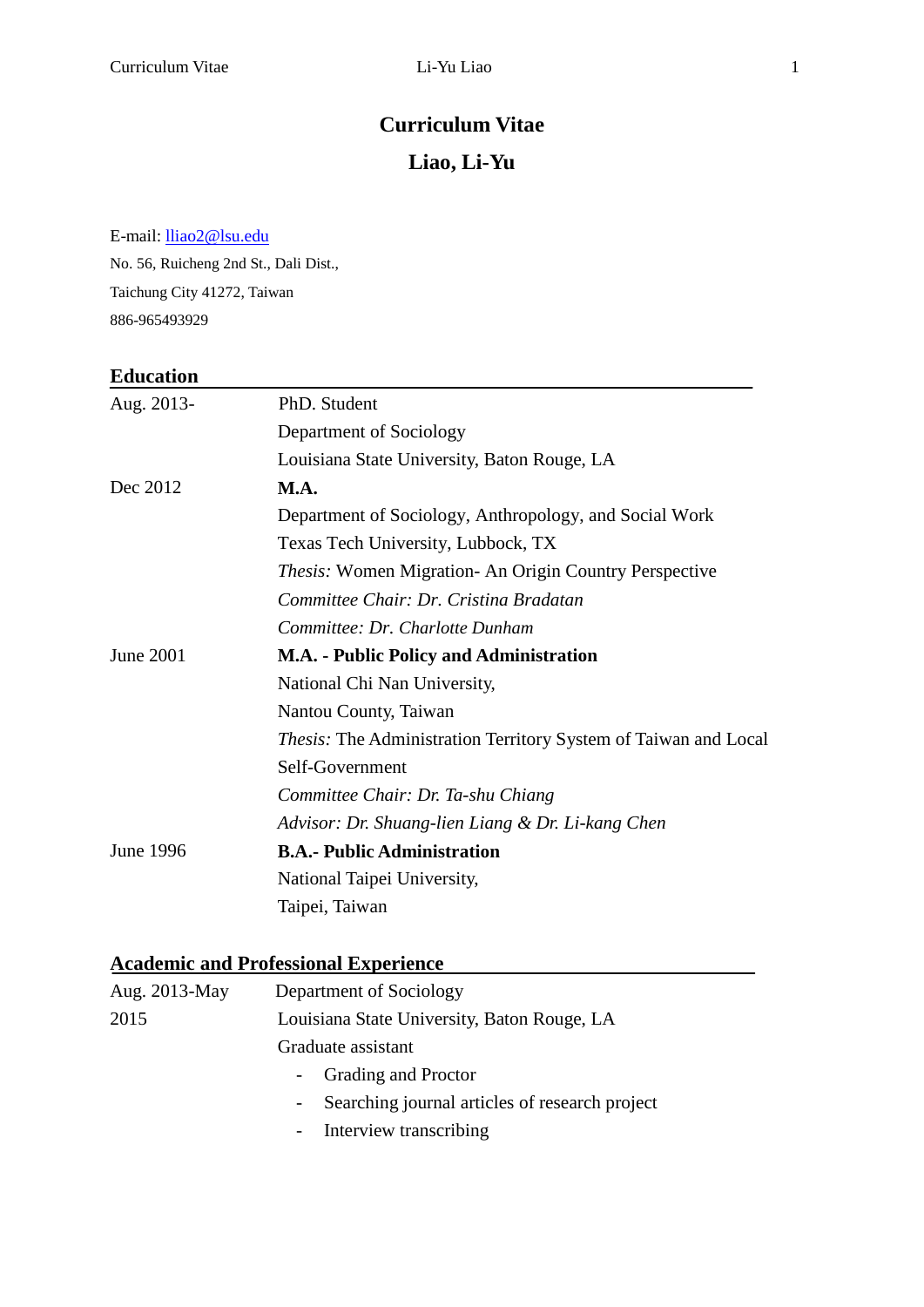| Jan. 2011-Dec.  | Department of Sociology, Anthropology, and Social Work                                                                 |
|-----------------|------------------------------------------------------------------------------------------------------------------------|
| 2012            | Texas Tech University, Lubbock, TX                                                                                     |
|                 | Graduate assistant                                                                                                     |
|                 | Maintaining computer of the research lab and helping to solve<br>$\overline{\phantom{0}}$                              |
|                 | problems regarding computer use the users might face                                                                   |
| Feb. 2009-July. | Taipei Huajiang Senior High School, Taipei, Taiwan,                                                                    |
| 2009            | Substitute teacher of Civics, Office of Academic Affairs                                                               |
|                 | instructing the course of Civics and Society<br>$\overline{\phantom{0}}$                                               |
| Mar. 2008-Dec.  | Academia Sinica, Taipei, Taiwan,                                                                                       |
| 2008            | Project assistant, Institute of European and American Studies                                                          |
|                 | collecting and summarizing news and data of international                                                              |
|                 | security                                                                                                               |
|                 | searching and summarizing journal, periodical articles regarding<br>$\overline{\phantom{0}}$<br>international security |
|                 | classifying and maintaining research materials of the project                                                          |
| Aug. 2005-Jan.  | Lu Chu Senior High School, Kaohsiung County, Taiwan,                                                                   |
| 2007            | Substitute teacher of Civics, Office of Academic Affairs                                                               |
|                 | instructing the courses of Three Principles of the People, Civics<br>$\overline{\phantom{0}}$<br>and Society           |
| Aug. 2003-July  | Taipei Song Shan High School of Commerce, Taipei, Taiwan,                                                              |
| 2005            | Substitute teacher of Social Science and homeroom teacher, the Night                                                   |
|                 | School of Song Shan High School of Commerce                                                                            |
|                 | instructing the courses of Three Principles of the People, Career<br>$\overline{\phantom{0}}$                          |
|                 | Planning, Introduction of Social Science                                                                               |
|                 | management of homeroom class affairs                                                                                   |
|                 | contacting and communicating with parents for their children's<br>learning                                             |
|                 | counseling with homeroom class students about the problems of<br>$\overline{\phantom{0}}$                              |
|                 | learning, interpersonal relationship, and about their career plan                                                      |
| Aug. 2003-July  | Academia Sinica, Taipei, Taiwan,                                                                                       |
| 2005            | Project assistant, Institute of European and American Studies                                                          |
|                 | collecting and summarizing news and data of international                                                              |
|                 | security                                                                                                               |
|                 | searching and summarizing journal, periodical articles regarding<br>$\overline{\phantom{0}}$                           |
|                 | international security                                                                                                 |
|                 | classifying and maintaining research materials of the project                                                          |
| Aug. 2002-July  | National Lu Kang Senior High School, Changhua County, Taiwan,                                                          |
| 2003            | Substitute teacher of Social Science with homeroom teacher, Office of                                                  |
|                 | Academic Affairs and The Night School of Lu Kang High School                                                           |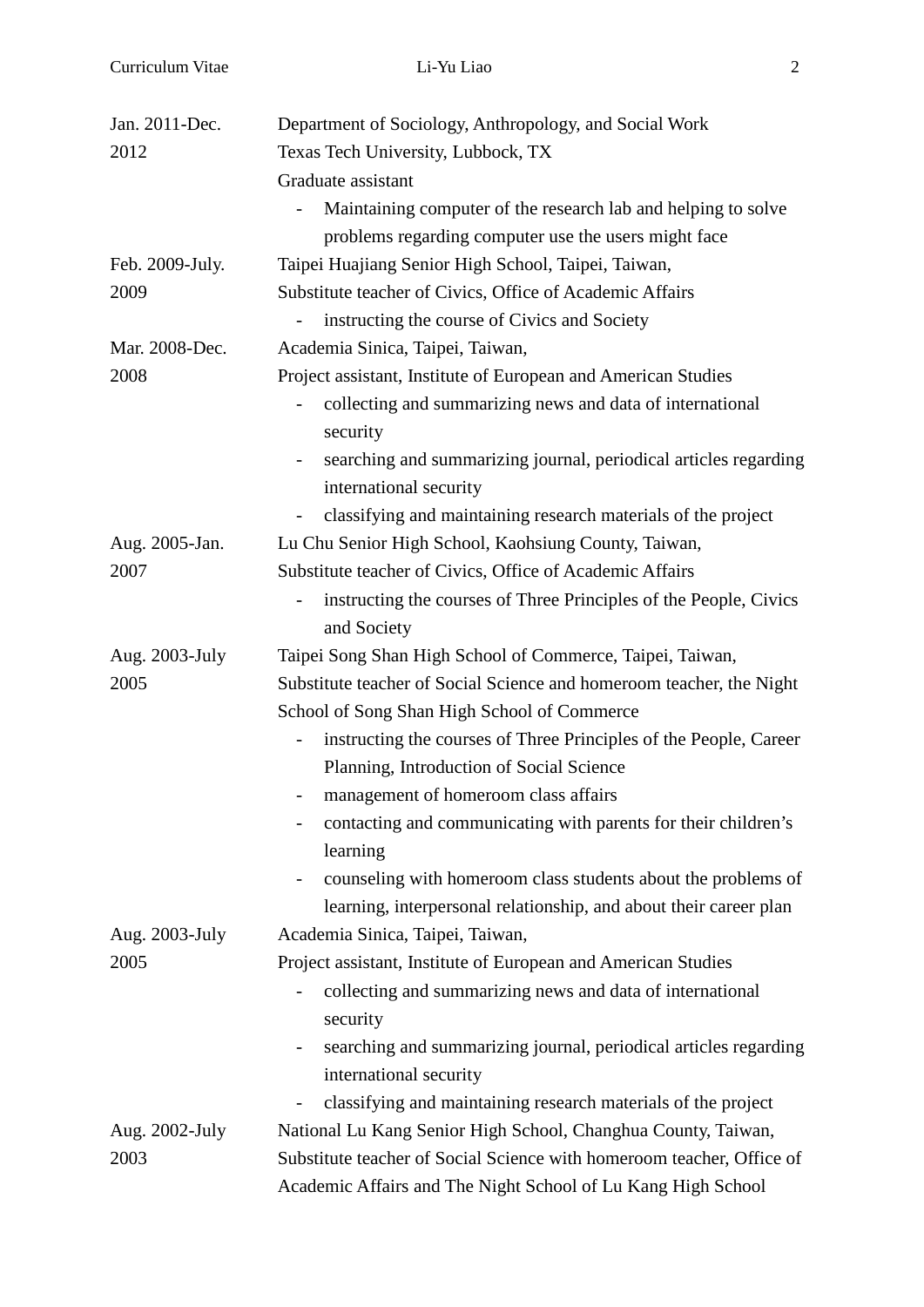|                 | instructing the courses of Three Principles of the People, Career                        |
|-----------------|------------------------------------------------------------------------------------------|
|                 | Planning, Introduction of Social Science, Introduction of                                |
|                 | Marriage and Family                                                                      |
|                 | management of homeroom class affairs                                                     |
|                 | contacting and communicating with parents for their children's                           |
|                 | learning                                                                                 |
|                 | counseling with homeroom class students about the problems of<br>-                       |
|                 | learning, interpersonal relationship, and about their career plan                        |
| Oct. 2000- June | The 921 Earthquake Post-Disaster Recover Commission, Executive                           |
| 2001            | Yuan,                                                                                    |
|                 | Contracted assistant, Department of Public Affairs                                       |
|                 | assistant of reconstruction projects and doing evaluation and                            |
|                 | management of reconstruction projects                                                    |
|                 | on-site investigations and writing reports of management and<br>$\overline{\phantom{a}}$ |
|                 | evaluation of reconstruction projects                                                    |

# **Other Professional Experiences & Services**

| Sep. 2004- July | The Director of school magazine, Taipei Song Shan High School of                             |
|-----------------|----------------------------------------------------------------------------------------------|
| 2005            | Commerce                                                                                     |
|                 | instructing members of student club regarding how to edit and                                |
|                 | publish a school magazine                                                                    |
|                 | organizing the Press and the publisher visits for members of<br>student club                 |
|                 | organizing a study group in student club for extending their                                 |
|                 | range of reads                                                                               |
| Sep. 2004- June | The Counseling Program of high school students, Department of                                |
| 2005            | <b>Education, Taipei City Government</b>                                                     |
|                 | counseling with two students who have difficulty of adaption to<br>$\overline{a}$            |
|                 | school and learning                                                                          |
|                 | follow up of students' learning condition through weekly talk<br>$\overline{\phantom{a}}$    |
|                 | with students and giving suggestions and necessary assistance                                |
|                 | recording the weekly talk with students and reporting to the<br>$\qquad \qquad \blacksquare$ |
|                 | office of counselor                                                                          |
| Sep. 2003- June | The Counseling Program of high school students, Department of                                |
| 2004            | <b>Education, Taipei City Government</b>                                                     |
|                 | counseling with two students who have difficulty of adaption to<br>$\overline{\phantom{0}}$  |
|                 | school and learning                                                                          |
|                 | follow up of students' learning condition through weekly talk<br>$\qquad \qquad -$           |
|                 | with students and giving suggestions and necessary assistance                                |